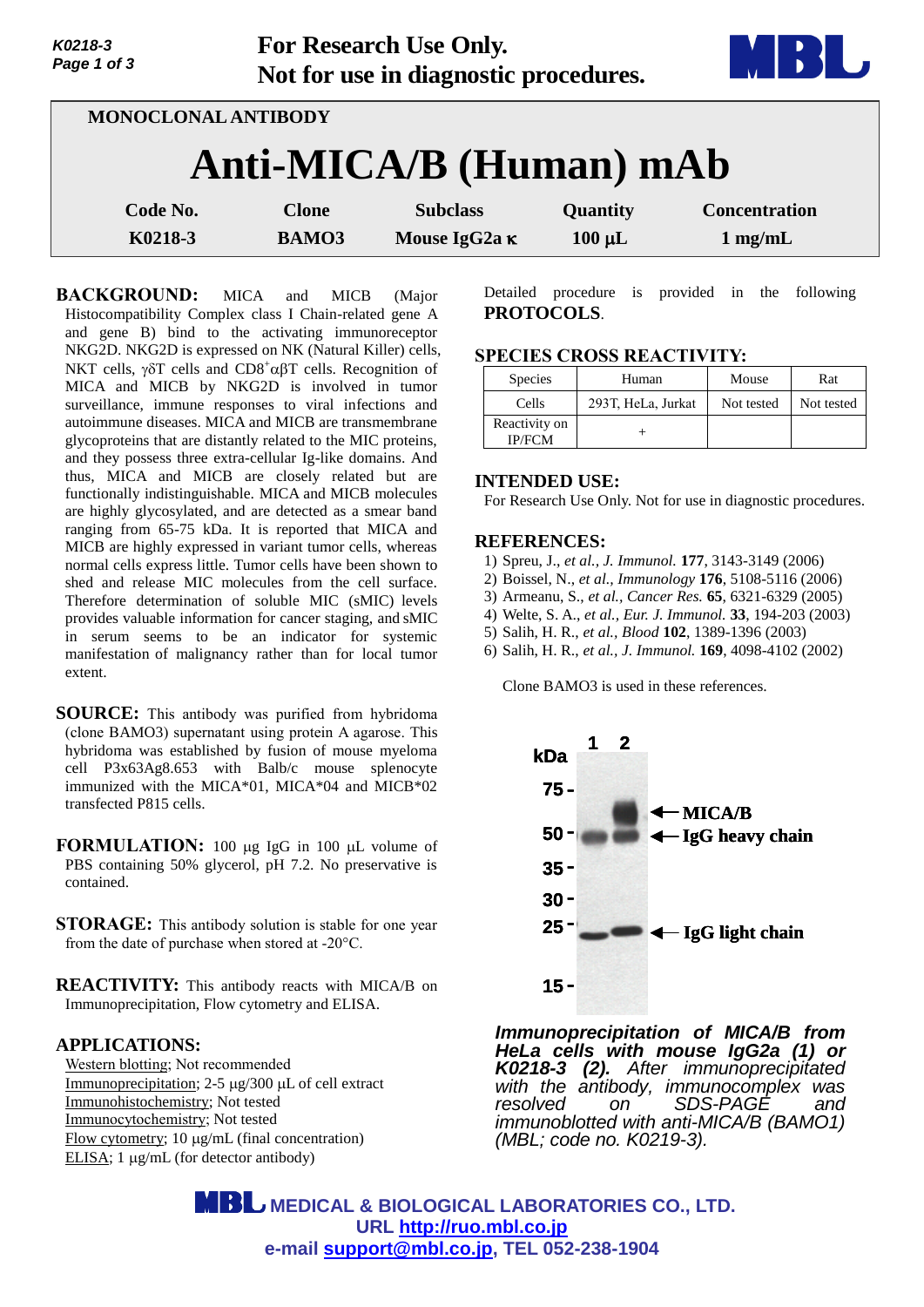# **PROTOCOLS:**

## **Immunoprecipitation**

- 1) Wash the cells 3 times with PBS and suspend with 10 volume of cold Lysis buffer (50 mM Tris-HCl pH 7.5, 150 mM NaCl, 0.05% NP-40) containing appropriate protease inhibitors. Incubate it at 4°C with rotating for 30 minutes, then sonicate briefly (up to 10 seconds).
- 2) Centrifuge the tube at 12,000 x g for 10 minutes at 4°C and transfer the supernatant to another tube.
- 3) Add primary antibody as suggest in the **APPLICATIONS** into 300 µL of cell extract. Mix well and incubate with gentle agitation for 30-120 minutes at 4°C.
- 4) Wash the beads 3-5 times with the cold Lysis buffer (centrifuge the tube at 2,500 x g for 10 seconds).
- 5) Resuspend the agarose in 20  $\mu$ L of Laemmli's sample buffer, boil for 3-5 minutes, and centrifuge for 5 minutes.
- 6) Load 10  $\mu$ L of the sample per lane in a 1 mm thick SDS-polyacrylamide gel for electrophoresis.
- 7) Blot the protein to a polyvinylidene difluoride (PVDF) membrane at 1 mA/ $\text{cm}^2$  for 1 hour in a semi-dry transfer system (Transfer Buffer: 25 mM Tris, 190 mM glycine, 20% MeOH). See the manufacture's manual for precise transfer procedure.
- 8) To reduce nonspecific binding, soak the membrane in 10% skimmed milk (in PBS, pH 7.2) for 1 hour at room temperature, or overnight at 4°C.
- 9) Incubate the membrane with 1  $\mu$ g/mL of Anti-MICA/B [\(Human\) mAb](http://ruo.mbl.co.jp/dtl/A/K0219-3/) (MBL; code no. K0219-3) diluted with PBS, pH 7.2 containing 1% skimmed for 1 hour at room temperature. (The concentration of antibody will depend on condition.)
- 10) Wash the membrane with PBS-T [0.05% Tween-20 in PBS] (5 minutes x 3 times).
- 11) Incubate the membrane with 1:10,000 Anti-IgG (Mouse) pAb-HRP (MBL; code no. 330) diluted with 1% skimmed milk (in PBS, pH 7.2) for 1 hour at room temperature.
- 12) Wash the membrane with PBS-T (5 minutes x 3 times).
- 13) Wipe excess buffer on the membrane, then incubate it with appropriate chemiluminescence reagent for 1 minute. Remove extra reagent from the membrane by dabbing with paper towel, and seal it in plastic wrap.
- 14) Expose to an X-ray film in a dark room for 5 minutes. Develop the film as usual. The condition for exposure and development may vary.

(Positive control for Immunoprecipitation; HeLa)

#### **Flow cytometric analysis for floating cells**

We usually use Fisher tubes or equivalents as reaction tubes for all step described below.

- 1) Wash the cells 3 times with washing buffer [PBS containing 2% fetal calf serum (FCS) and  $0.1\%$  NaN<sub>3</sub>].
- 2) Resuspend the cells with washing buffer  $(5x10^6)$ cells/mL).
- 3) Add 50  $\mu$ L of the cell suspension into each tube, and

centrifuge at 500 x g for 1 minute at room temperature (20~25°C). Remove supernatant by careful aspiration.

- 4) Add 20  $\mu$ L of Clear Back (human Fc receptor blocking reagent, MBL; code no. MTG-001) to the cell pellet after tapping. Mix well and incubate for 5 minutes at room temperature.
- 5) Add 40  $\mu$ L of the primary antibody at the concentration of as suggest in the **APPLICATIONS** diluted in the washing buffer. Mix well and incubate for 30 minutes at room temperature.
- 6) Add 1 mL of the washing buffer followed by centrifugation at 500 x g for 1 minute at room temperature. Remove supernatant by careful aspiration.
- 7) Add 30  $\mu$ L of 1:100 Anti-IgG (Mouse) pAb-FITC (MBL; code no. 238) diluted with the washing buffer. Mix well and incubate for 15 minutes at room temperature.
- 8) Add 1 mL of the washing buffer followed by centrifugation at 500 x g for 1 minute at room temperature. Remove supernatant by careful aspiration.
- 9) Resuspend the cells with  $500 \mu L$  of the washing buffer and analyze by a flow cytometer.

(Positive controls for Flow cytometry; 293T, Jurkat and HeLa)



*Flow cytometric analysis of MICA/B expression on 293T cells (left) and Jurkat cells (right). Open histograms indicate the reaction of isotypic control to the cells. Shaded histograms indicate the reaction of K0218-3 to the cells.* 

## **ELISA**

- 1) Distribute 100  $\mu$ L/well of the [Anti-MICA \(Human\) mAb](http://ruo.mbl.co.jp/dtl/A/K0217-3/) or [Anti-MICB \(Human\) mAb](http://ruo.mbl.co.jp/dtl/A/K0220-3/) (1 µg/mL, MBL; code no. K0217-3, K0220-3) diluted with PBS to each well.
- 2) Incubate it overnight at 4°C.
- 3) Add 100 µL/well of 15% BSA/PBS.
- 4) Incubate it for 1 hour at 37°C.
- 5) Wash the plates 4 times with PBS-T [0.05% Tween-20 in PBS].
- 6) Distribute 100  $\mu$ L/well of the samples or the recombinant MICA or MICB standard (0~20 ng/mL, American Research Products, Inc.; code no. 12-4415, 12-4416) diluted with 7.5% BSA/PBS to each well.
- 7) Incubate it for 2 hours at 37°C.
- 8) Wash the plates 4 times with PBS-T.